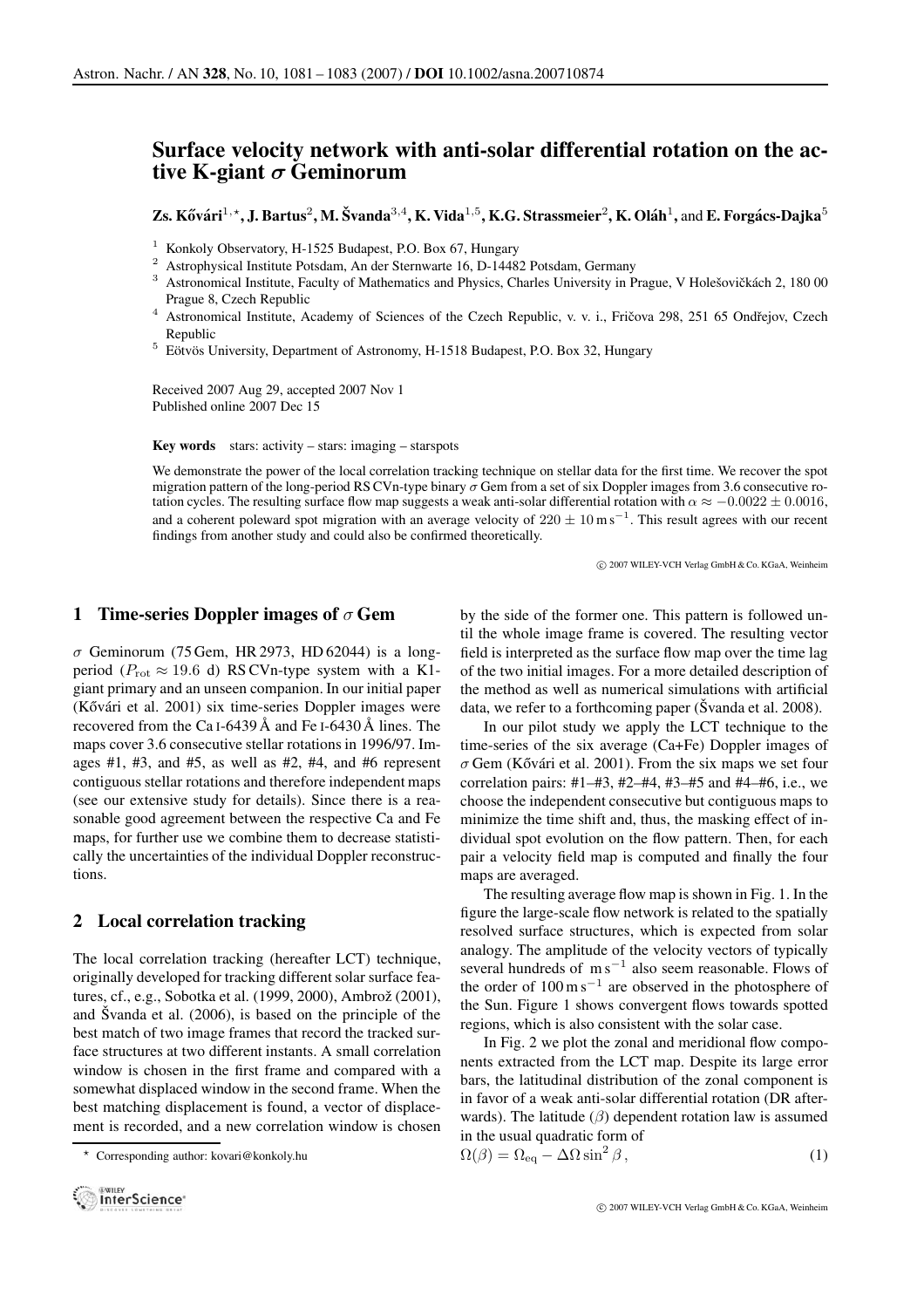

**Fig. 1** (online colour at: www.an-journal.org) Surface changes in the photosphere of σ Gem from LCT. As a background we use the average of the six combined (Ca+Fe) time-series Doppler images. Two distinct flow structures can be observed: a complex network of convergent flows around spots and a general poleward trend.

where  $\Omega_{\text{eq}}$  is the equatorial angular velocity,  $\Delta\Omega = \Omega_{\text{eq}}$  –  $\Omega_{\text{pole}}$  is the angular velocity difference between the equator and the pole. The surface shear parameter is defined as  $\alpha = \Delta\Omega/\Omega_{\text{eq}}$ . The best fit gives  $\Omega_{\text{eq}} = 18.33 \pm 0.01$ °/day and  $\Delta\Omega = -0.04 \pm 0.03$ °/day which yields  $\alpha = -0.0022 \pm$ 0.0016, i.e., an almost rigid body rotation. The meridional flow component indicates mostly poleward spot migration. The formal surface-averaged poleward meridional component is  $2.5 \pm 0.1^\circ$  over a rotation cycle of  $\approx$  20 days, which converts to an average velocity of  $\approx 220 \pm 10$  m s<sup>-1</sup>. In the RS CVn-type  $\sigma$  Gem such a meridional flow could be maintained by large-scale thermal inhomogeneities (from large cool spots) and/or by tidal effects from the close binary nature (cf. Kitchatinov & Rüdiger 2004).

#### **3 Cross-correlation results**

In this section we compare the LCT results with our recent findings (Kővári et al. 2007b) for the same data by applying the method of 'Average cross-correlation of contiguous Doppler images' (hereafter ACCORD). The method was described and applied to detect surface differential rotation first for LQ Hya in Kővári et al. (2004), and further on has become a powerful tool in analysing time-series Doppler maps (e.g., Kővári, Weber & Strassmeier 2005; Kővári et al. 2007a).

We use again the consecutive but contiguous correlation image pairs (i.e., #1–#3, #2–#4, #3–#5 and #4–#6) and compute four cross-correlation function (ccf) maps. Then we make a linear normalization, since the time baseline of the ccf maps are different. After averaging the normalized maps, we fit the correlation peak for each latitudinal stripe with a Gaussian profile. These Gaussian peaks per latitude are fitted with the usual quadratic form (Eq. 1). The result shown in the upper panel of Fig. 3 suggests an anti-solar type DR law with  $\Omega_{\text{eq}} = 18.29 \pm 0.05$ °/day and  $\Delta\Omega = -0.38 \pm 0.08$ °/day and a surface shear of  $\alpha \approx$  $-0.021 \pm 0.005$ .

Meridional motion of surface features can be derived similarly, by cross-correlating the corresponding longitude stripes along the meridian circles (but restricting only to the more reliable visible hemisphere). The resulting average latitudinal ccf map is plotted in the lower panel of Fig. 3. The best correlating latitudinal shifts suggest a common poleward migration of spots of  $\approx 4.1 \pm 0.3^{\circ}$  per rotation cycle, which can be interpreted as a poleward meridional flow with an average velocity of  $\approx 350 \,\mathrm{m\,s^{-1}}$ .

# **4 Summary and conclusions**

We have demonstrated that LCT technique can be used to map flow fields on stellar surfaces. Applying LCT for timeseries Doppler images of  $\sigma$  Gem we reconstruct large-scale surface flows in the order of several hundreds of m s<sup>-1</sup> and observe complex network of convergent flows around spots. Zonal flow components suggest rigid-body rotation or antisolar DR with a very weak surface shear of  $\alpha = -0.0022 \pm$ 0.0016, while meridional flow components show a coherent poleward spot migration at an average velocity of 220  $\pm$  $10 \text{ m s}^{-1}$ . For a more detailed description of the method as well as for numerical tests on artificial data, we refer to a forthcoming paper ( $\check{S}$ vanda et al. 2008).

Our findings agree well with the results from a recent application of the ACCORD method on the same data (Kővári et al. 2007b). ACCORD resulted also in anti-solar DR law, but with a stronger shear of  $\alpha = -0.021 \pm 0.005$ .